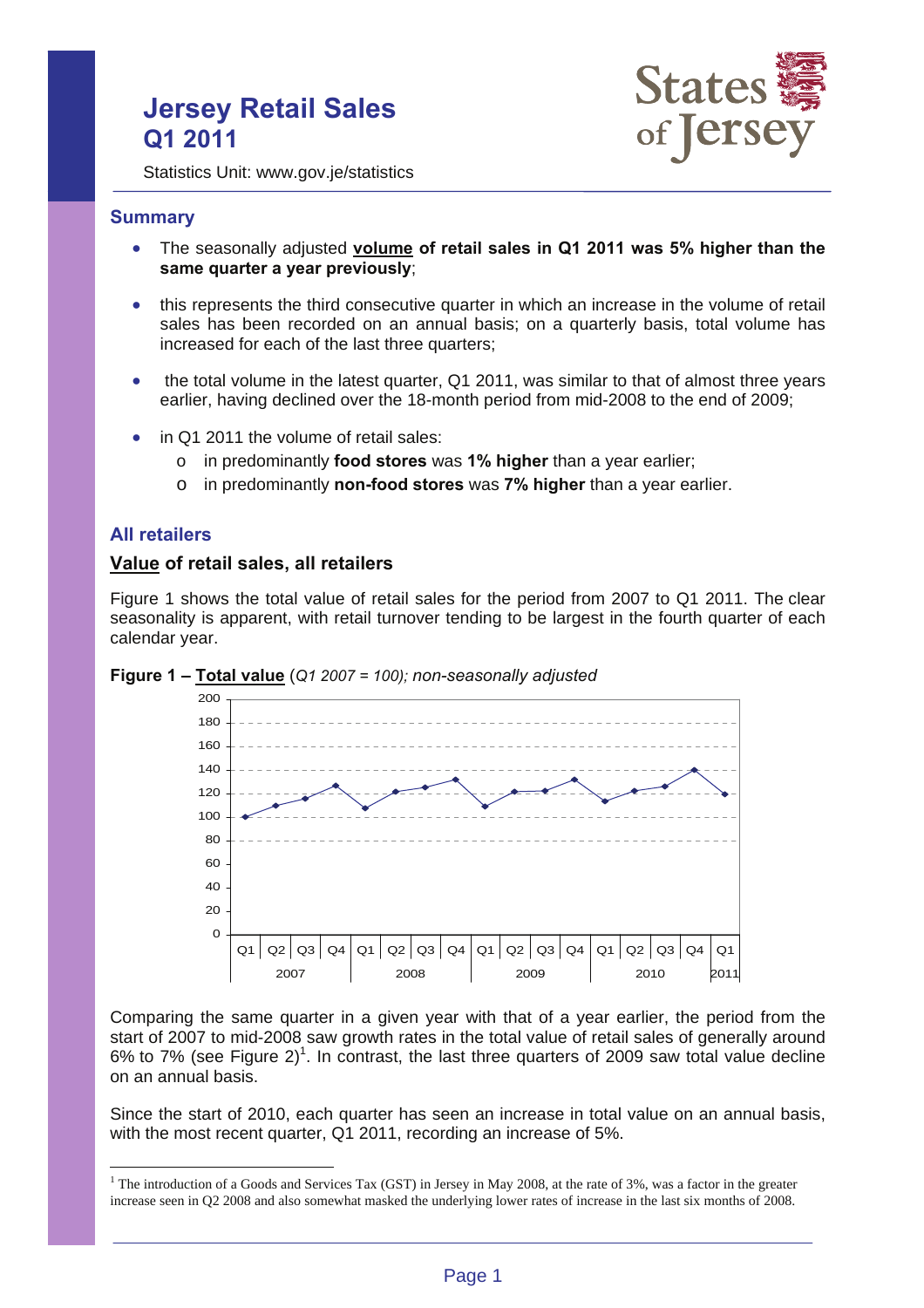# **Figure 2 – Total Value: annual percentage change** <sup>2</sup> ; *seasonally adjusted*



The total value of retail sales in Jersey in 2010, excluding the motor trades (see Notes), was approximately £720 million.

# **Volume of retail sales, all retailers**

The volume index series<sup>3</sup> is derived from the value series by use of deflators<sup>4</sup> which removes the effect of price changes. The seasonally adjusted total volume index, from which seasonal and calendar effects are also removed, is shown in Figure 3a.



**Figure 3a – Total Volume**; (*Q1 2007 = 100); seasonally adjusted*

On a quarterly basis, the total volume of retail sales has increased in each of the last three quarters, since Q3 2010 (for index values see Annex Table A1). However, the total volume in the latest quarter, Q1 2011, was similar to that of almost three years earlier, having seen a decline in each quarter over the eighteen month period from mid-2008 to the end of 2009.

<sup>&</sup>lt;sup>2</sup> Annual percentage changes shown as labels in figures are rounded to the nearest integer.<br><sup>3</sup> A velume index is an overage of the preparticulate changes in the quantities of a specific

<sup>&</sup>lt;sup>3</sup> A volume index is an average of the proportionate changes in the quantities of a specified set of goods between two periods of time.<br><sup>4</sup> The deflators used are a weighted combination of the relevant section level indices of the Retail Prices Index (RPI). Following

the recent methodological changes incorporated in the Retail Sales publication produced by the UK Office for National Statistics, the price deflators applied are harmonic means of the corresponding RPI section indices.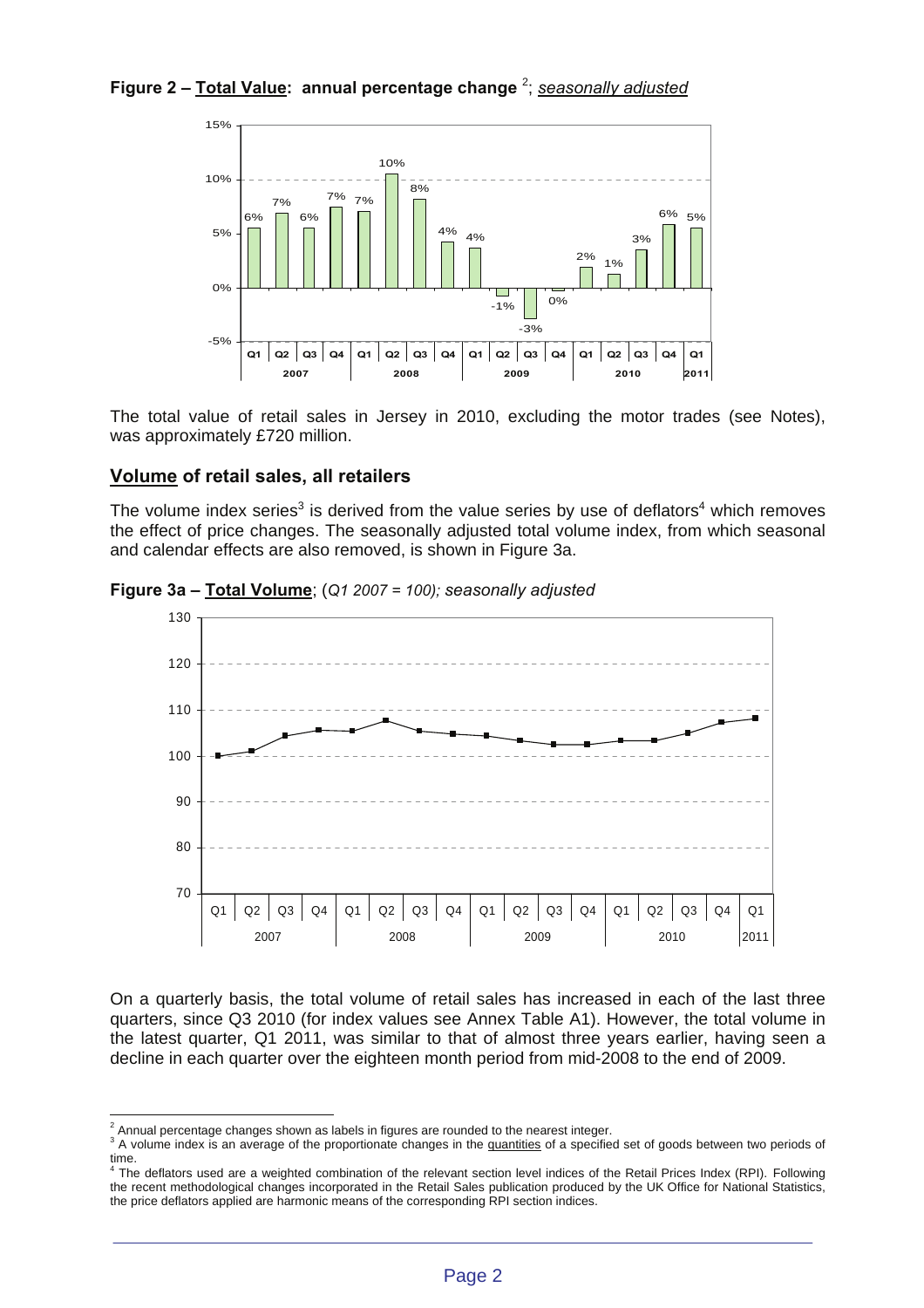Comparing the same quarter with that of a year earlier, the period from early 2007 to mid-2008 saw annual growth rates in the volume of retail sales of around 6% (see Figure 3b).



**Figure 3b – Total Volume: annual percentage change**; *seasonally adjusted*

For more than a year and a half, from Q4 2008 to Q2 2010, the total volume of retail sales then decreased on an annual basis. The largest such decrease (of -4%) was recorded in Q2 2009, with subsequent quarters over the next twelve months seeing progressively smaller annual falls.

The total volume of retail sales in each of the last three quarters has been higher than the corresponding quarter of a year earlier. The total volume in the latest quarter, Q1 2011, was 5% higher than in Q1 2010.

# **Sector summaries**

The "Predominantly food" sector is comprised of supermarkets, convenience stores and other small food stores. The "Predominantly non-food" sector is comprised of three sub-categories: Household goods; Textiles, clothing and footwear; and Non-food specialised stores. The survey returns within each sub-category were analysed separately and then aggregated to produce value and volume estimates for each sector.

# **Value of retail sales (seasonally adjusted)**

The value of retail sales in predominantly **food** stores has increased throughout the period 2007 to Q1 2011 (see Figure 4a).

Predominantly **non-food stores** recorded strong growth in the value of retail sales throughout 2007 and up to Q3 2008 (Figure 4b). A lower rate of increase was recorded in Q4 2008 and Q1 2009. From Q2 2009 to Q2 2010, however, each quarter recorded a decrease on an annual basis, although the rate of decline slowed from -7% in mid-2009 to -2% in Q2 2010. The last two quarters of 2010 then saw small increases in total value on an annual basis while Q1 2011 saw a larger annual increase of 5%.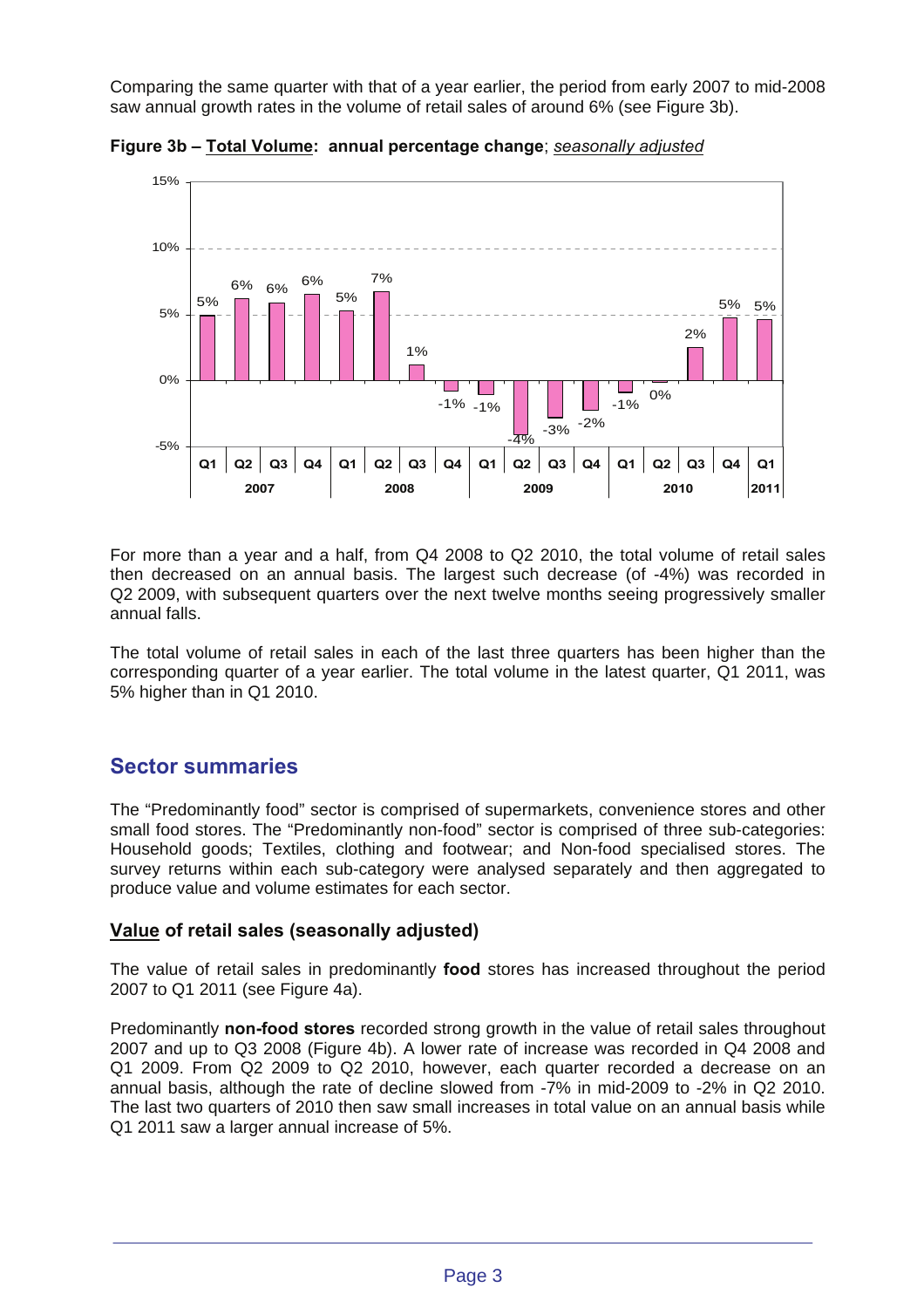# **Figure 4 – Value of retail sales in predominantly food and non-food stores; annual percentage change**; *seasonally adjusted*

**Figure 4a - Predominantly food: Annual % change in Value** *(s.a.)*

**Figure 4b - Predominantly non-food: Annual % change in Value** *(s.a.)*



*s.a. = seasonally adjusted* 

# **Volume of retail sales (seasonally adjusted)**

For predominantly **food stores**, the total volume of retail sales in the latest quarter, Q1 2011, was similar to the quarterly average seen throughout 2010 (see Figure 5a and Annex Table A1). On an annual basis, predominantly food stores had seen increases of around 5% in 2010 compared with the corresponding quarters of 2009 (Figure 6a); the latest quarter recorded a smaller increase, of 1%, on an annual basis.

For predominantly **non-food stores**, the two-year period from mid-2008 to mid-2010 saw the volume of retail sales decline by about 11% in total, with almost every quarter in this period recording a decrease on the previous quarter (Figure 5b). Since mid-2010, such stores have seen an increase in volume for three consecutive quarters.

On an annual basis, predominantly non-food stores saw growth of around 10% in 2007 and early 2008 (Figure 6b). Every quarter over the subsequent eighteen months then recorded a decrease in volume on an annual basis. In the latest three quarters, from Q3 2010 to Q1 2011, the volume of retail sales in predominantly non-food stores has increased compared with the corresponding quarter of a year earlier, with Q1 2011 being up by 7%.



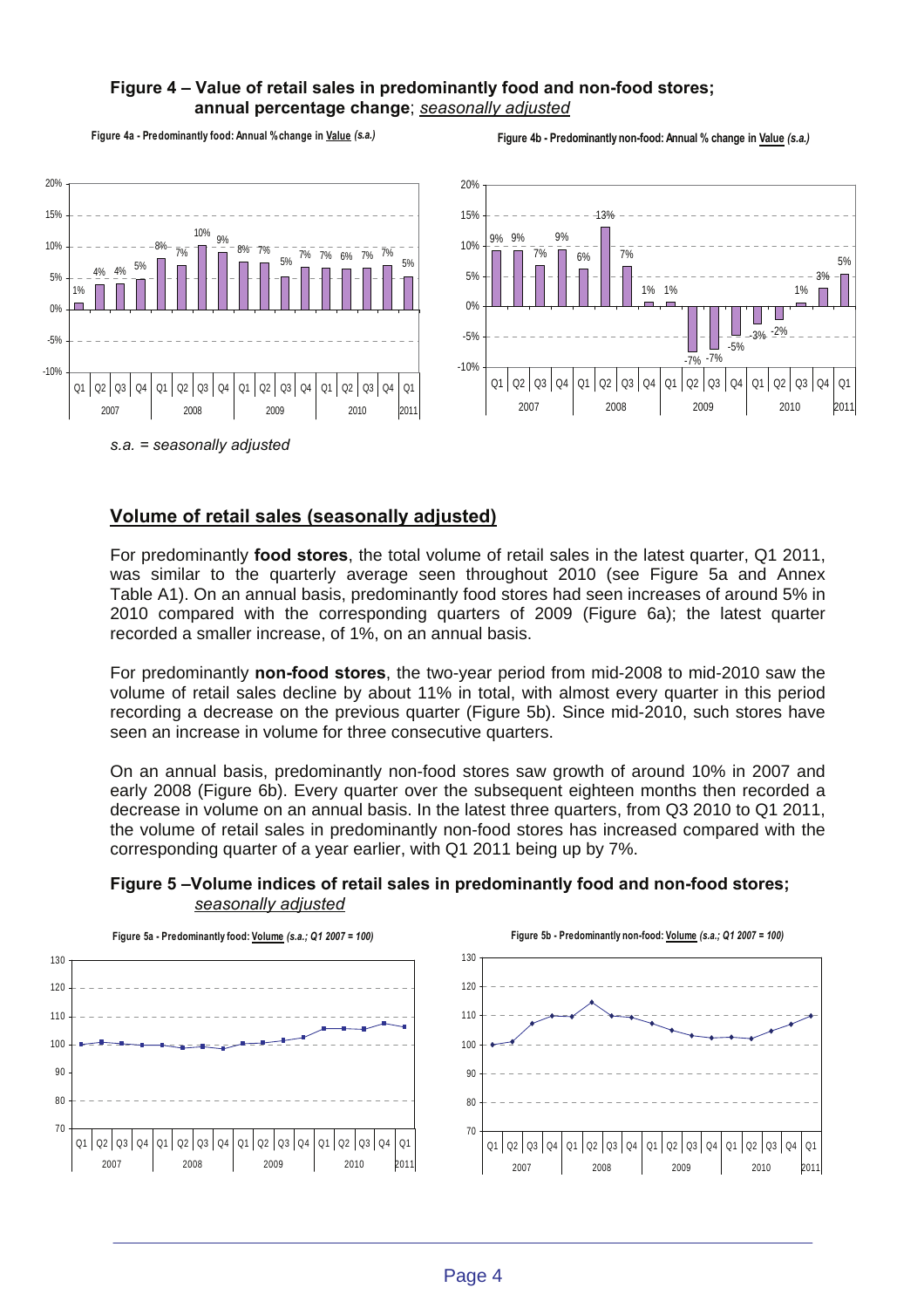## **Figure 6 – Volume of retail sales in predominantly food and non-food stores; annual percentage change**; *seasonally adjusted*

**Figure 6a - Predominantly food: Annual % change in Volume** *(s.a.)*

**Figure 6b - Predominantly non-food: Annual % change in Volume** *(s.a.)*





*Statistics Unit* 

*8 June 2011*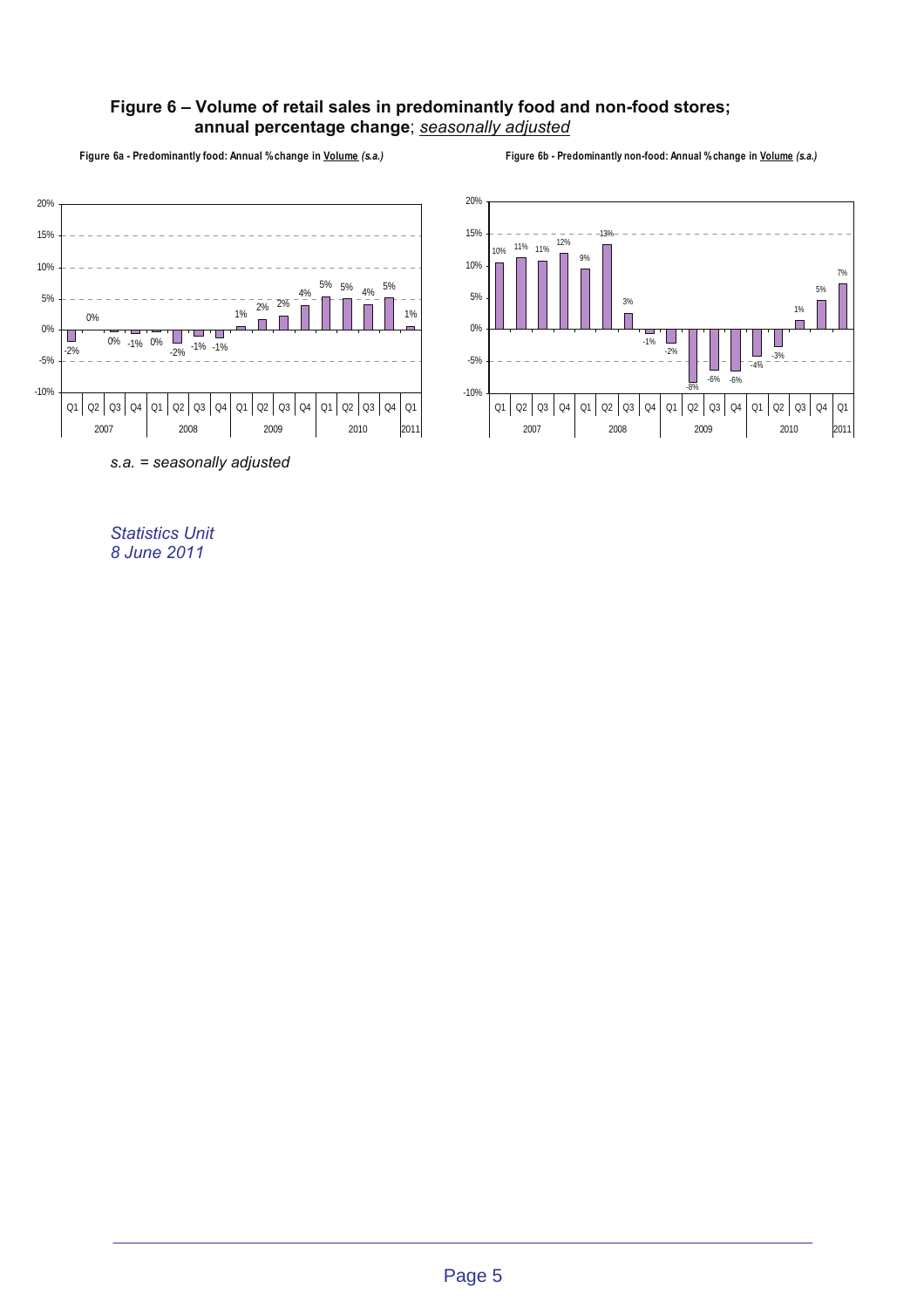# **Appendix**

# **Table A1: Value: Non-seasonally adjusted and seasonally adjusted** *(Q1 2007 = 100)*

|            | <b>Value Non-Seasonally Adjusted</b> |                       |                           | <b>Value Seasonally Adjusted</b> |                       |                           | <b>Volume Seasonally Adjusted</b> |                       |                           |
|------------|--------------------------------------|-----------------------|---------------------------|----------------------------------|-----------------------|---------------------------|-----------------------------------|-----------------------|---------------------------|
|            | All<br>Retail                        | Predominantly<br>Food | Predominantly<br>Non-Food | All<br>Retail                    | Predominantly<br>Food | Predominantly<br>Non-Food | <b>All</b><br>Retail              | Predominantly<br>Food | Predominantly<br>Non-Food |
| Q1 2005    | 87.6                                 | 92.1                  | 84.2                      | 88.0                             | 93.0                  | 84.2                      | 90.1                              | 100.2                 | 82.6                      |
| Q2 2005    | 98.6                                 | 102.7                 | 95.6                      | 90.5                             | 95.7                  | 86.7                      | 92.1                              | 101.0                 | 85.5                      |
| Q3 2005    | 101.6                                | 105.1                 | 99.0                      | 90.8                             | 97.3                  | 86.0                      | 91.9                              | 101.3                 | 84.8                      |
| Q4 2005    | 110.0                                | 104.2                 | 114.4                     | 92.8                             | 98.3                  | 88.8                      | 93.3                              | 101.3                 | 87.4                      |
| Q1 2006    | 94.5                                 | 98.3                  | 91.6                      | 94.7                             | 98.9                  | 91.6                      | 95.3                              | 101.8                 | 90.5                      |
| Q2 2006    | 102.8                                | 105.4                 | 100.9                     | 94.4                             | 98.5                  | 91.4                      | 95.1                              | 100.7                 | 90.9                      |
| Q3 2006    | 109.8                                | 106.5                 | 112.2                     | 98.2                             | 99.1                  | 97.5                      | 98.4                              | 100.4                 | 96.9                      |
| Q4 2006    | 117.9                                | 105.8                 | 127.0                     | 99.1                             | 99.8                  | 98.5                      | 99.2                              | 100.3                 | 98.3                      |
| Q1 2007    | 100.0                                | 100.0                 | 100.0                     | 100.0                            | 100.0                 | 100.0                     | 100.0                             | 100.0                 | 100.0                     |
| Q2 2007    | 109.8                                | 109.3                 | 110.2                     | 100.9                            | 102.4                 | 99.9                      | 100.9                             | 100.8                 | 101.0                     |
| Q3 2007    | 115.8                                | 110.4                 | 119.8                     | 103.6                            | 103.0                 | 104.1                     | 104.2                             | 100.2                 | 107.2                     |
| Q4 2007    | 127.0                                | 111.1                 | 138.8                     | 106.4                            | 104.7                 | 107.8                     | 105.6                             | 99.7                  | 109.9                     |
| Q1 2008    | 107.3                                | 108.7                 | 106.2                     | 107.1                            | 108.1                 | 106.3                     | 105.3                             | 99.7                  | 109.5                     |
| Q2 2008    | 121.1                                | 116.4                 | 124.6                     | 111.5                            | 109.6                 | 112.9                     | 107.7                             | 98.8                  | 114.4                     |
| Q3 2008    | 124.9                                | 121.2                 | 127.7                     | 112.0                            | 113.5                 | 111.0                     | 105.4                             | 99.2                  | 110.0                     |
| Q4 2008    | 131.9                                | 120.3                 | 140.5                     | 111.0                            | 114.2                 | 108.6                     | 104.7                             | 98.5                  | 109.3                     |
| Q1 2009    | 109.2                                | 118.6                 | 102.3                     | 111.0                            | 116.3                 | 107.0                     | 104.2                             | 100.3                 | 107.1                     |
| Q2 2009    | 121.3                                | 124.1                 | 119.2                     | 110.7                            | 117.7                 | 104.5                     | 103.3                             | 100.5                 | 105.0                     |
| Q3 2009    | 122.1                                | 128.1                 | 117.6                     | 108.8                            | 119.5                 | 103.2                     | 102.4                             | 101.3                 | 103.0                     |
| Q4 2009    | 132.2                                | 128.2                 | 135.1                     | 110.6                            | 121.9                 | 103.5                     | 102.3                             | 102.4                 | 102.3                     |
| Q1 2010    | 113.0                                | 127.1                 | 102.6                     | 113.0                            | 124.0                 | 103.9                     | 103.3                             | 105.6                 | 102.6                     |
| Q2 2010    | 122.5                                | 132.6                 | 115.0                     | 112.1                            | 125.3                 | 102.2                     | 103.2                             | 105.5                 | 102.1                     |
| Q3 2010    | 125.6                                | 134.4                 | 119.1                     | 112.6                            | 127.3                 | 103.7                     | 104.9                             | 105.5                 | 104.5                     |
| Q4 2010(r) | 139.7                                | 139.7                 | 139.7                     | 117.0                            | 130.4                 | 106.6                     | 107.2                             | 107.6                 | 107.0                     |
| Q1 2011    | 119.2                                | 132.6                 | 109.3                     | 119.2                            | 130.5                 | 109.5                     | 108.1                             | 106.2                 | 109.8                     |

# **Volume: Seasonally adjusted** *(Q1 2007 = 100)*

 (r) revised: some estimates for Q4 2010 shown in Table A1 have been revised compared to the previous publication due to the provision of more recent manpower data.